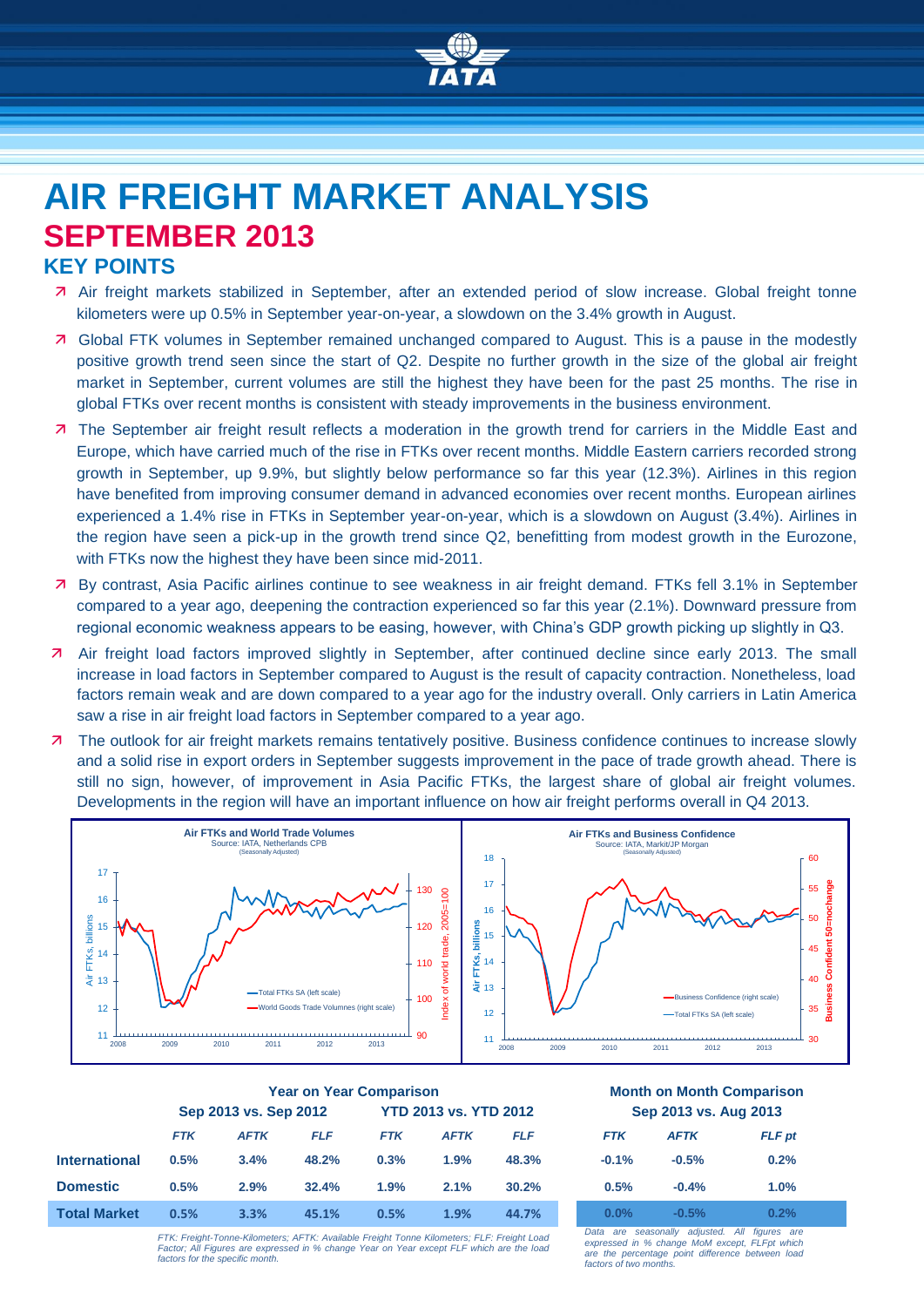

- Air freight markets stabilized in September, after an extended period of slow increase. Global freight tonne kilometers were up 0.5% in September year-on-year, a slowdown on the 3.4% growth in August, and there was no increase in volumes in September compared to August. But current air freight volumes are still above those seen over the past 25 months, after steady increases in the size of the market since Q2 supported by improvements in business conditions.
- The September air freight result reflects a moderation in the growth trend for carriers in the Middle East and Europe, which have carried most of the rise in FTKs over recent months. Middle Eastern carriers recorded strong growth in September, up 9.9%, but slightly below performance so far this year (12.3%). There has been further acceleration in the growth trend in Middle Eastern airlines' FTKs over recent months, supported by improving conditions in advanced economies. Trade volumes in the Middle East have shown solid growth momentum throughout Q3.
- 7 European airlines experienced a 1.4% rise in FTKs in September year-on-year, which is a slowdown on August (3.4%). Airlines in the region have seen a pick-up in the growth trend since Q2, and have carried about 30% of the rise in global volumes since Q2. European airlines benefitted from modest growth in the Eurozone economy during the three months to June. Indicators of manufacturing and services activity remain broadly positive, pointing to growth, albeit at a weak pace, in the second half of 2013. Growth momentum in imports has also picked-up in Q3, providing further support to demand for air freight services. European airline FTKs are now the highest they have been since mid-2011.
- Latin American carriers continue to see solid growth in air freight volumes, at the second fastest rate, with a 3.9% year-on-year rise in September. The region has seen the strongest increase in trade this year, with volumes of goods traded rising 8% in August compared to the start of 2013 – supporting the continued expansion in air freight demand. Latin American carriers also saw a rise in load factors in September compared to a year ago, the only region to do so. Airlines in the region have been containing growth in capacity this year, helping load factors increase, but levels are still below that of the industry average.
- By contrast, Asia Pacific airlines continue to see weakness in air freight demand. FTKs fell 3.1% in September compared to a year ago, deepening the contraction so far this year to 2.1%. Downward pressure from regional economic weakness appears to be easing, which could contain further contraction during the remaining months of the year. China's GDP growth picked up slightly in Q3, rising 7.8% on a year ago, compared to 7.5% in Q2.
- North American airlines experienced a soft 0.9% rise in FTKs in September compared to a year ago, bucking the declining trend seen so far this year (-1.1%). However, while business confidence started to improve in Q3, it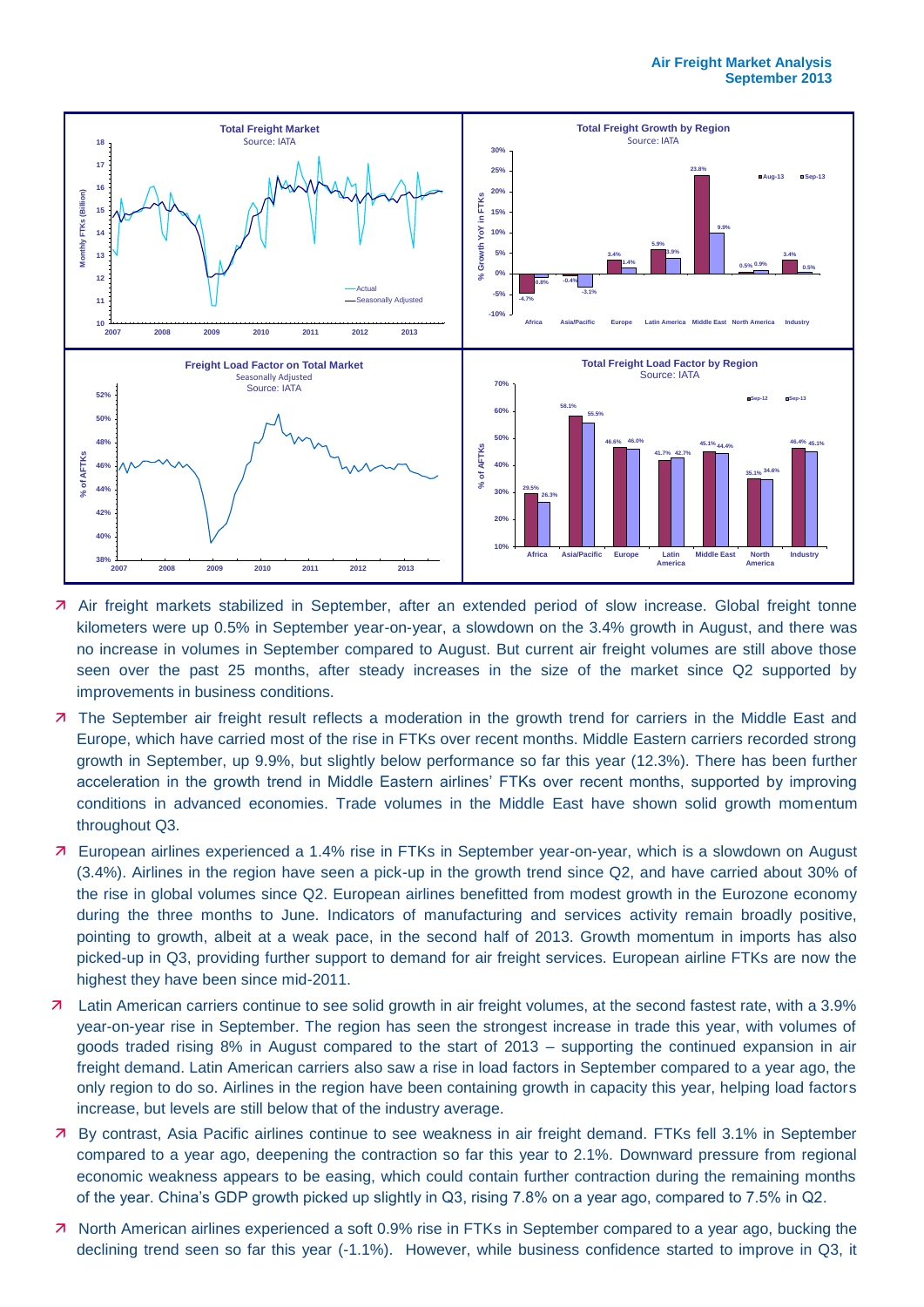remains below the average seen at the start of the year. Moreover, the improvement in air freight demand over recent months could be affected by the potentially damaging impacts on business activity of the 17-day US government shutdown in October.

7 The outlook for air freight markets remains tentatively positive. Global business confidence continues to rise slowly, now indicating the fastest pace of growth in the manufacturing sector since mid-2011, according to the JP Morgan/Markit Purchasing Managers' Index. Moreover, export orders rose solidly in September, also at the strongest rate since mid-2011, suggesting improvement in the pace of world trade growth ahead. But there are also some downward pressures on air freight growth. Performance of airlines in Asia Pacific, which carry the largest share of global air freight volumes, continues to decline. This region will have an important influence on how strongly air freight markets perform in the last quarter of 2013.